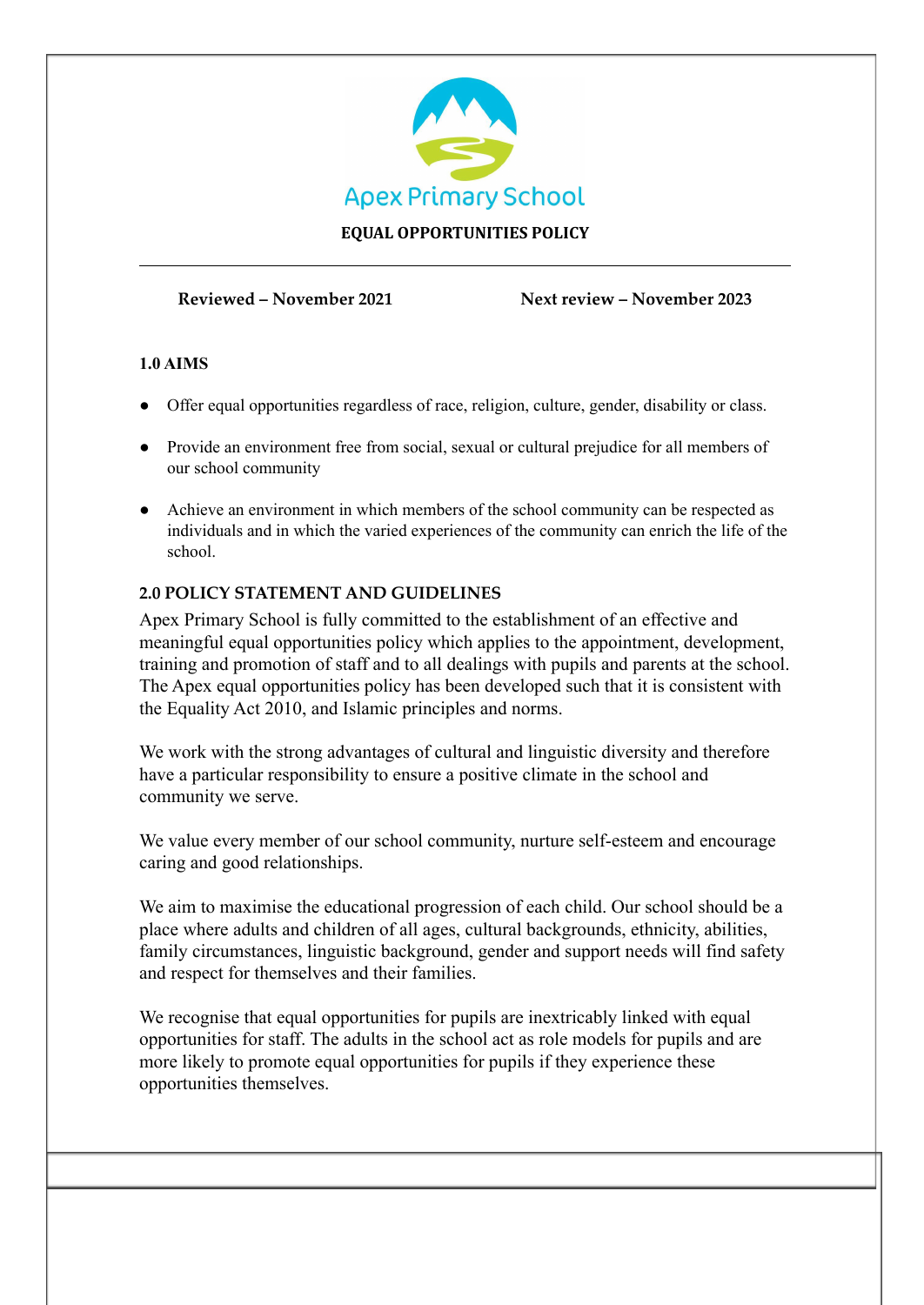The Trust and SLT will operate within the requirements of anti-discriminatory legislation. In addition, they will positively promote equality of opportunity in all their decisions.

It is our policy to ensure that every member of the school community:

- o Respects others and is respectful
- o Takes a full part in the life of the school
- o Is able to work and develop without direct or indirect discrimination
- o Achieves his or her potential
- o Is enabled to contribute in a fair and caring way

We recognise that educational outcomes will be influenced by factors outside school and that prejudices and stereotypical attitudes in society may need to be challenged.

## **3.0 GUIDELINES FOR IMPLEMENTATION**

# **3.1 This policy accords with legislation:**

- **Equality Act 2010**
- **Race Relations (Amendment) Act 2000;**
- **Disability Discrimination (Amendment) Act 2002;**
- **Sex Discrimination Act 1975.**

3.2 The policy covers the following 'protected characteristics':

Sex Race Disability Religion or belief Sexual orientation Gender reassignment Pregnancy or maternity Age Marriage and civil partnership

Apex Primary has a rich history of enabling all its pupils to achieve their potential regardless of their sex, race or/and background. Our pupils work together in all aspects of the curriculum and teachers are advised to actively facilitate equal opportunity. For example, if boys are given the chance (in Y6) to deliver the Friday *khutbah* (religious Friday sermon), then arrangements for girls to deliver a *nasīha* (religious reminder) should also be made on the same day. We hold that any discrimination based on sex, race or/and background is wrong and educate our pupils accordingly. Notwithstanding the above commitment, girls will pray in a distinct group during the daily *salāh* (formal worship) in line with the prophetic teachings which can be found in numerous narrations (see footnote). This is not to discriminate against anyone but out of respect to gender-specific factors as well as reverence of the *sunnah* (prophetic practice), which is also part of religious practise.

*Footnote: Narrated from ibn Mālik (may Allāh be pleased with him) that his grandmother Mulaykah invited the Messenger of Allāh (peace and blessings of Allāh be upon him) to a* meal that she had made for him, and he ate some, then he said: "Get up and let me lead you in *prayer." Anas said: I went and got a reed mat of ours that had become*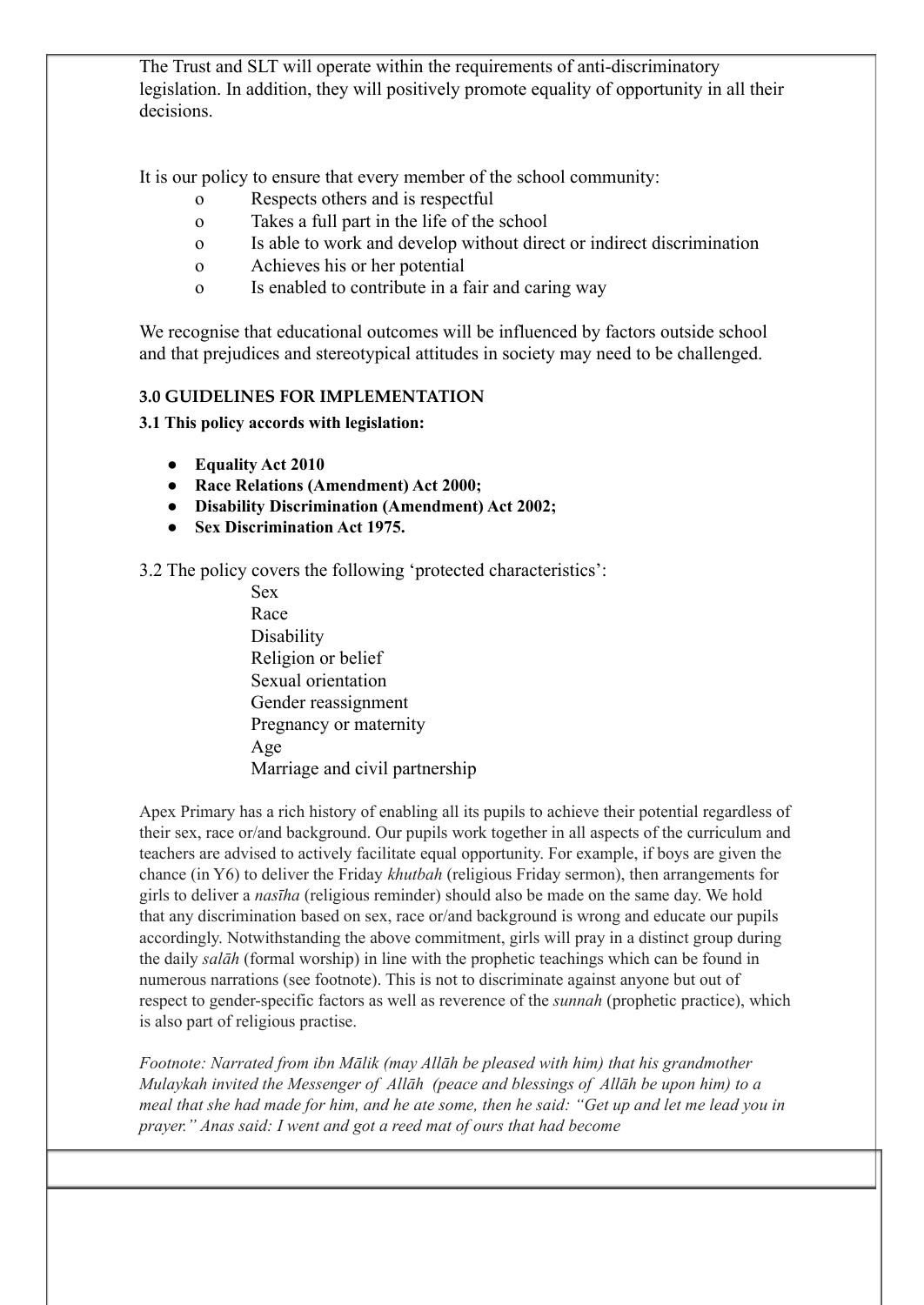*blackened from long use, and sprinkled it with water. Then the Messenger of Allāh (peace and* blessings of Allah be upon him) stood, and the orphan and I stood behind him, and the old lady *stood behind us, and*

*the Messenger of Allāh (peace and blessings of Allāh be upon him) led us in praying two rak'ahs [units of prayer], then he left." [Reported by al-Bukhāī and Muslim] - There has been a scholarly consensus that women used to pray behind men since the formation period of Islam, see: Bidāyat al-Mujtahid, 1/361*

Other school policies and guidelines, particularly English as an Additional Language, Curriculum, Special Educational Needs, Assessment and Behaviour need to be read in conjunction with this policy. Equal opportunities will be provided for all staff in our selection processes and in all management processes within the school.

Staff and pupils should try to further promote equality by personally contributing towards a happy caring environment and by showing respect for and appreciation of each other as individuals. Staff should raise awareness of pupils to equal opportunities issues during assemblies, class discussions and PSHE/SMSC lessons. These lessons should include discussions about being the same or different from others and should challenge stereotypes.

Strenuous efforts should be made to ensure that the school and its curriculum are equally accessible to all parents and pupils. All pupils should be encouraged to work collaboratively and independently, irrespective of differences. We should help all pupils to understand the world in which they live and the interdependence of individuals, groups, nations and the environment.

Positive efforts should be made to present all activities as being appropriate to all pupils' e.g. residential visits and extra-curricular activities. Approaches to discipline should be the same for all pupils. When choosing books, resources and displays, efforts should be made to achieve a variety of positive role models and reflect the cultural diversity of the school.

When choosing art, examples should be taken from different cultures and languages. We should try to learn more about the lives, cultures and out of school activities of our pupils in order to be sensitive to their needs. The acceptance of diversity of culture is an accepted Islamic tradition ('urf) and tolerance of religious beliefs is well supported as Islamic values. These are principles that Apex fully supports and promotes.

The selection of class helpers, work displayed, etc. should favour all pupils equally.

3.3 Where linguistic background is concerned:

- All pupils should be given access to the whole curriculum

- The school should track distinct cohorts of pupils to ensure that they are progressing at the same rate as others e.g. boys, girls, EAL pupils, and take positive actions if they are not

- Class teachers should take responsibility for the planning and differentiation of work for EAL pupils